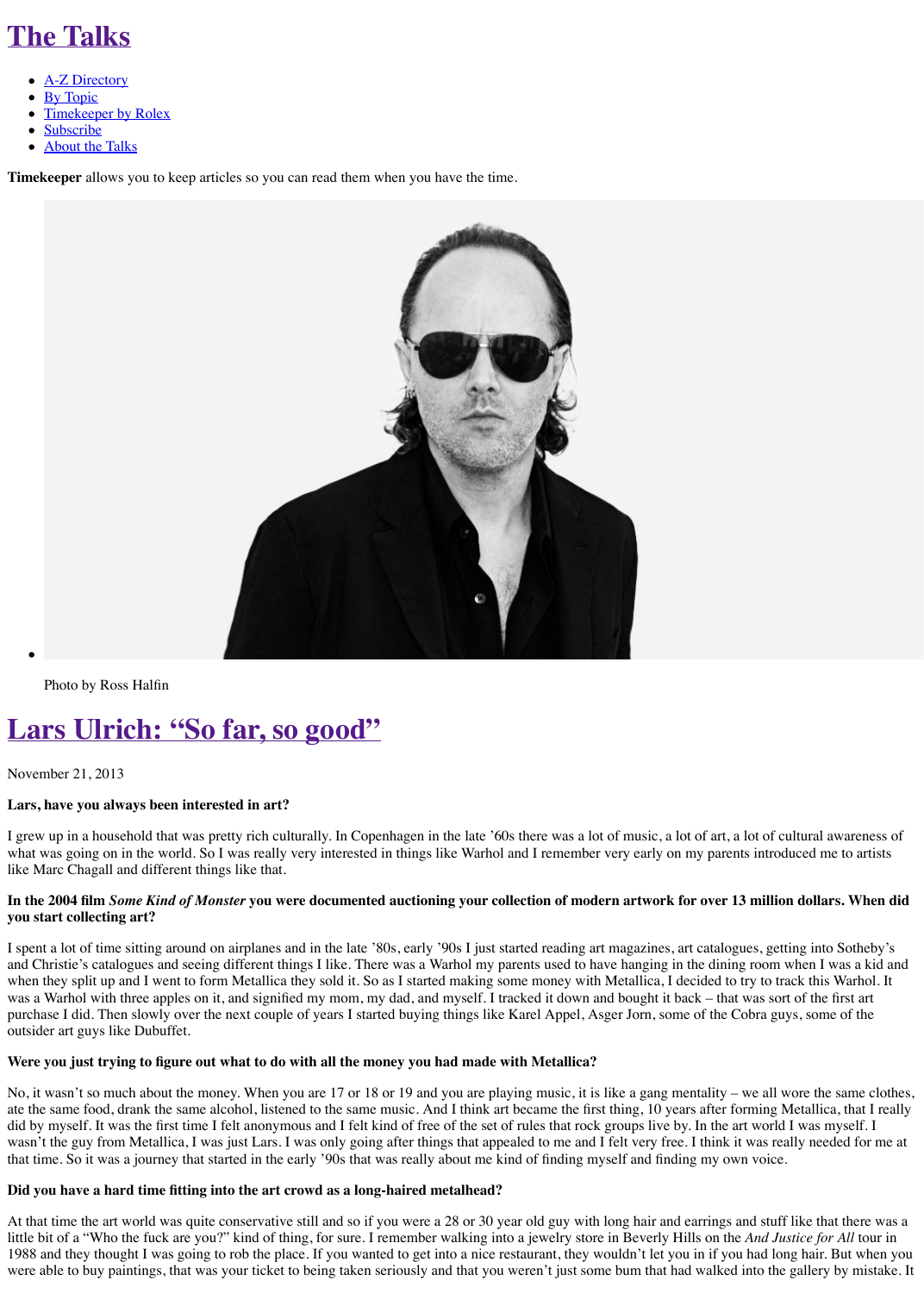#### **A lot of people argue that Metallica made a string of shitty records from the mid-'90s until the 2000s and your last record in 2008 was your first return to form in around 20 years. How do you view that?**

The bad thing the Internet is that at some point everything becomes these super short sound bit people have a shorter and shorter attention span and there's a tendency to define everything. So records in the '80s and then they had a slump in the '90s and then they figured it all out again i pretty good. We pushed four records out in four years – '96, '97, '98, '99 – and if those four re that because I think all four of those records are pretty fucking cool.

# **So how would you define Metallica?**

Listen, each one of those records, each one of those time frames, was always the best it could be. The one thing I'll always hold my head up high about is that 32 years later, it's been quite a ride straight ride – we haven't done things for ulterior motives or tried to do things for commercial I think I can look myself in the mirror and go, "It's okay," because that was what I felt at the m years, so we'll see what the next 32 years bring.

# **You'll be 50 at the end of the year, so that would make you a pretty old drummer.**

I'm 49 my friend! No, listen, fucking age means nothing to me. I'm happy with having lived a say wisdom, but I won't say that. Whatever it is that comes in the wake of living a lot and having

# **Do you feel like you've packed a lot of life in your years so far?**

I started really young. I formed Metallica when I was 17 and when I was 18 we were travelling done a lot of shit already and it's been pretty crazy and pretty cool and I've done lots of fun, ko

# I think that's a great attitude. Someone once told me that you should never be ashamed o **are at that moment in time.**

I'm not one of these guys that will sit there and give this sort of "everything happens for a reas you make and I think that everything that you do is connected to everything else that you do. For think about some of the things that you and I have just talked about and maybe I'll look at the circumstances will happen tomorrow. I don't know if that sounds too philosophical. *(Laughs)* S of it.

**Return to Top** Read this interview later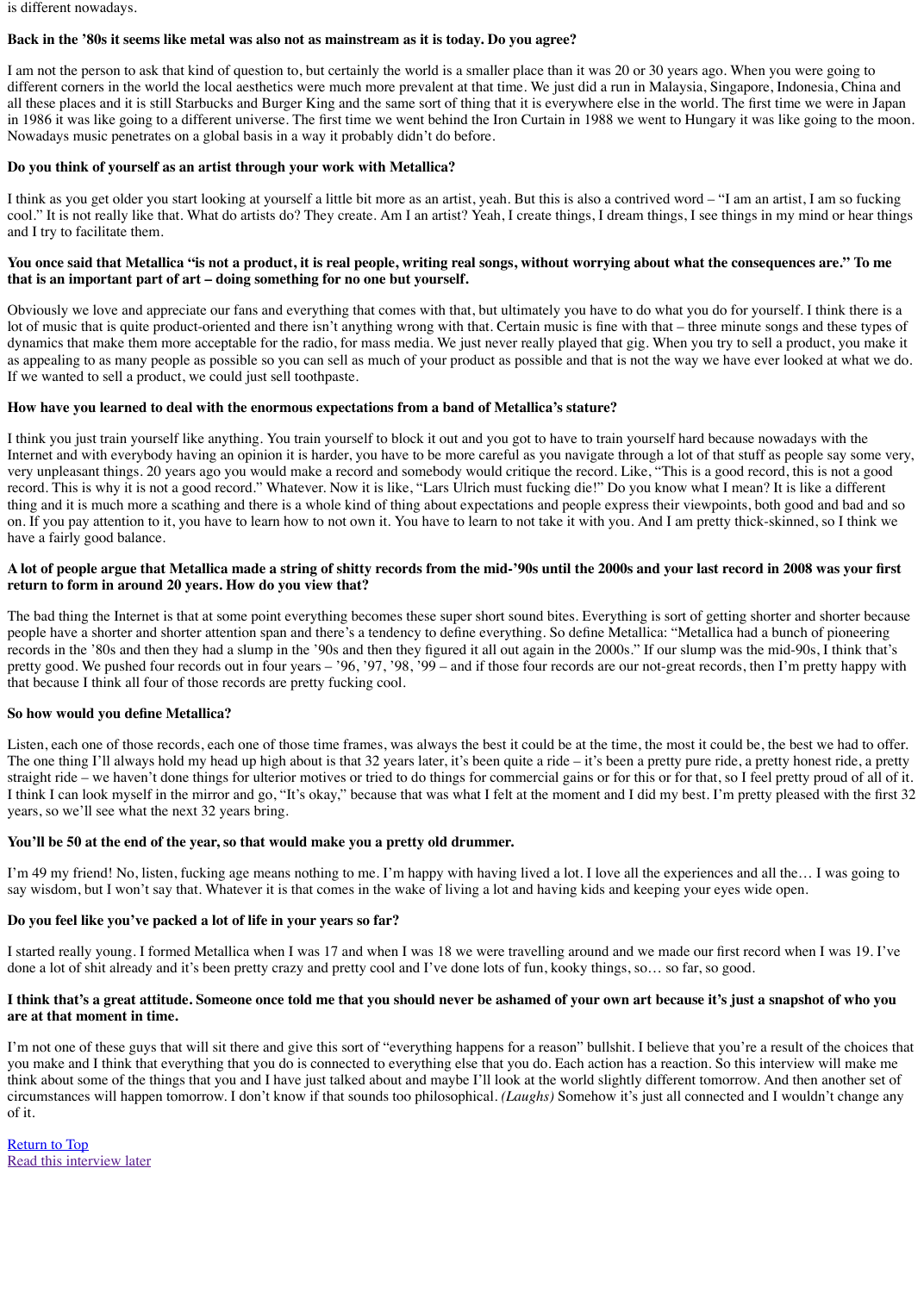November 22, 2013 at 6:38 am

Great interview with an interesting guy.

Reply

2. *Danjoe* November 22, 2013 at 7:26 am

I love Lars. Im 36. Metallica has been my best friend since i was 9. Singularly the most [in my ears for](http://www.facebook.com/sharer.php?u=http://the-talks.com/interviews/lars-ulrich/) all these years.

**[Reply](http://twitter.com/share?text=@the_talks%20Lars%20Ulrich:%20%E2%80%9CSo%20far,%20so%20good%E2%80%9D&url=http://the-talks.com/interviews/lars-ulrich/)** 

3. *[Ernesto](http://reddit.com/submit?url=http://the-talks.com/interviews/lars-ulrich/&title=Lars%20Ulrich:%20%E2%80%9CSo%20far,%20so%20good%E2%80%9D) Catalan* [Novembe](http://www.pinterest.com/pin/create/button/?url=&media=http://the-talks.com/wp-content/uploads/2013/11/LarsUlrich.jpg&description=Lars%20Ulrich:%20%E2%80%9CSo%20far,%20so%20good%E2%80%9D)r 22, 2013 at 6:56 pm

I respect Lars a lot. He does not regret publicly choices he's made that probably thinks v obviously change, you can't think or act the same as when you were in your 20's and a l Metallica happen in the first place and for that I will be forever grateful, no matter how many details he misses or how  $\eta$ omits during a concert. The man is a living legend.

**Reply** 

*Fedor* November 26, 2013 at 9:04 am

Ernesto,

fully agree with you.

**Reply** 

# **[Leave a Comment](http://the-talks.com/interviews/lars-ulrich/#conversation)**

|           |             |                      | Comment |
|-----------|-------------|----------------------|---------|
|           |             |                      |         |
|           |             |                      |         |
|           |             |                      |         |
| Name Name | Email Email | Comment <sup>1</sup> |         |

Post Comment

**Related Interviews**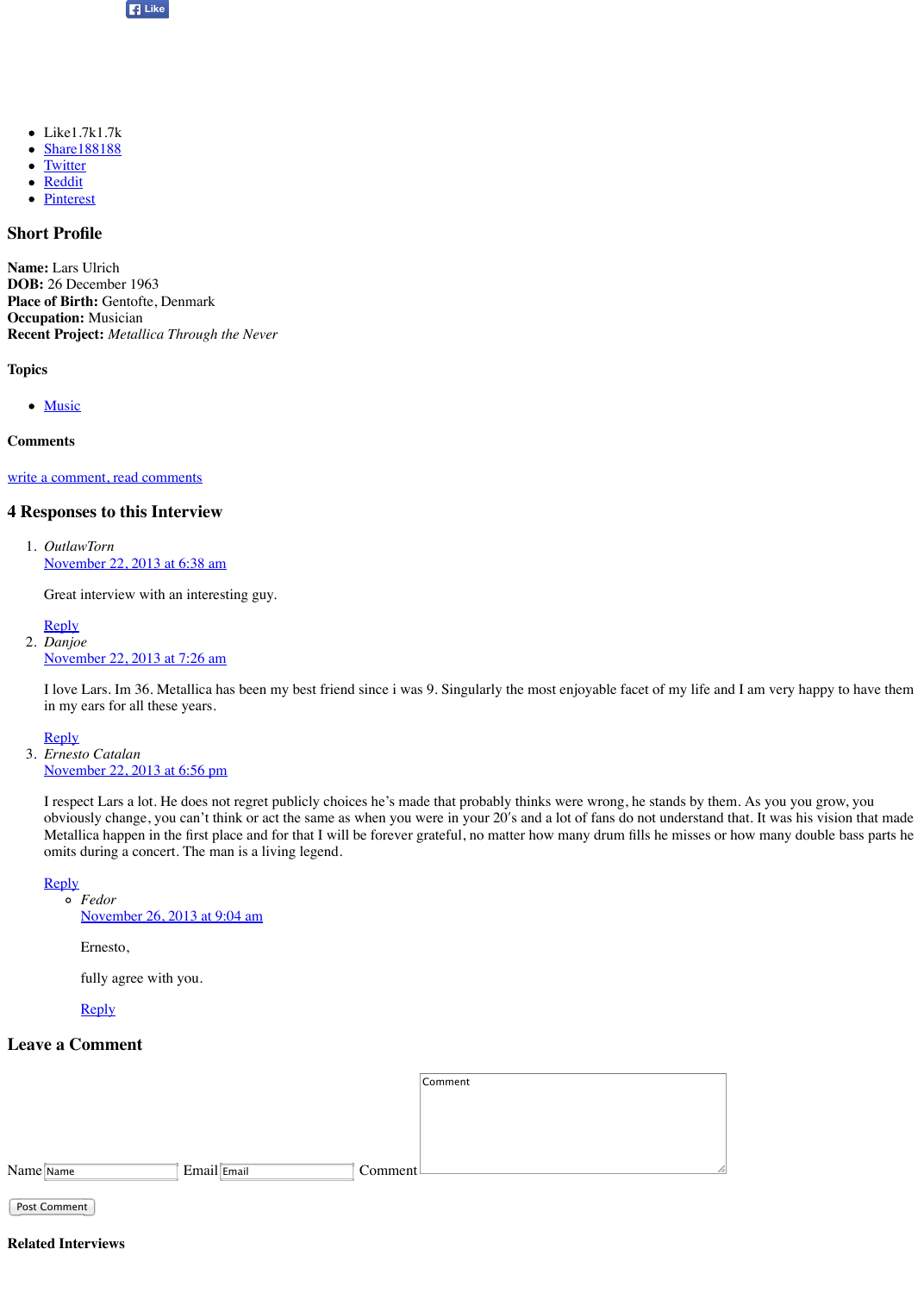

#### **Mick Jagger**

#### [Read later](http://the-talks.com/interviews/david-byrne/)

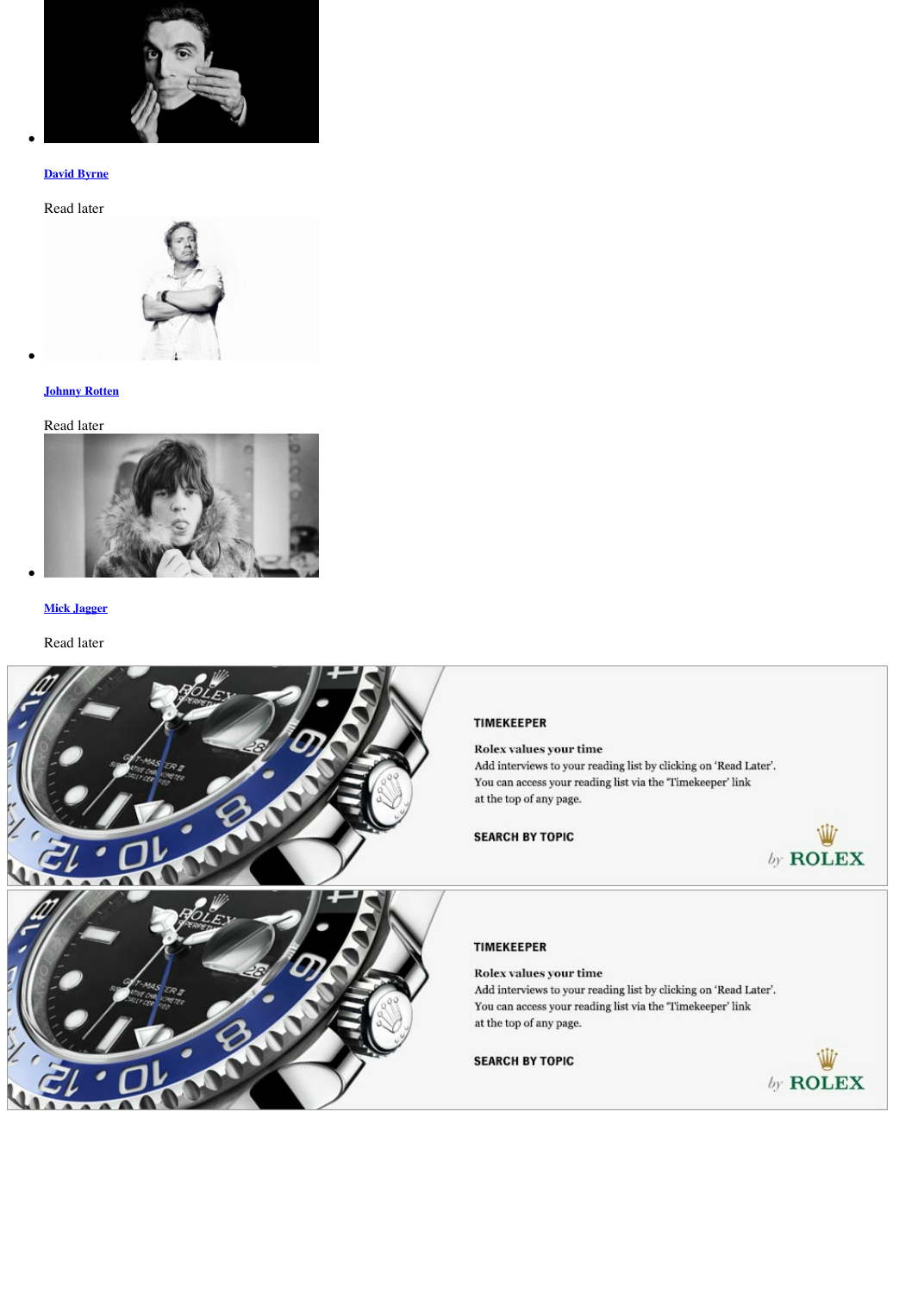# **Tomas Maier**



**Contract** 

# **Zachary Quinto**



#### **Rita Ora**



#### **Robert Montgomery**



# **[Tony Hawk](http://the-talks.com/interviews/tomas-maier/)**



# **[Todd Selby](http://the-talks.com/interviews/zachary-quinto/)**